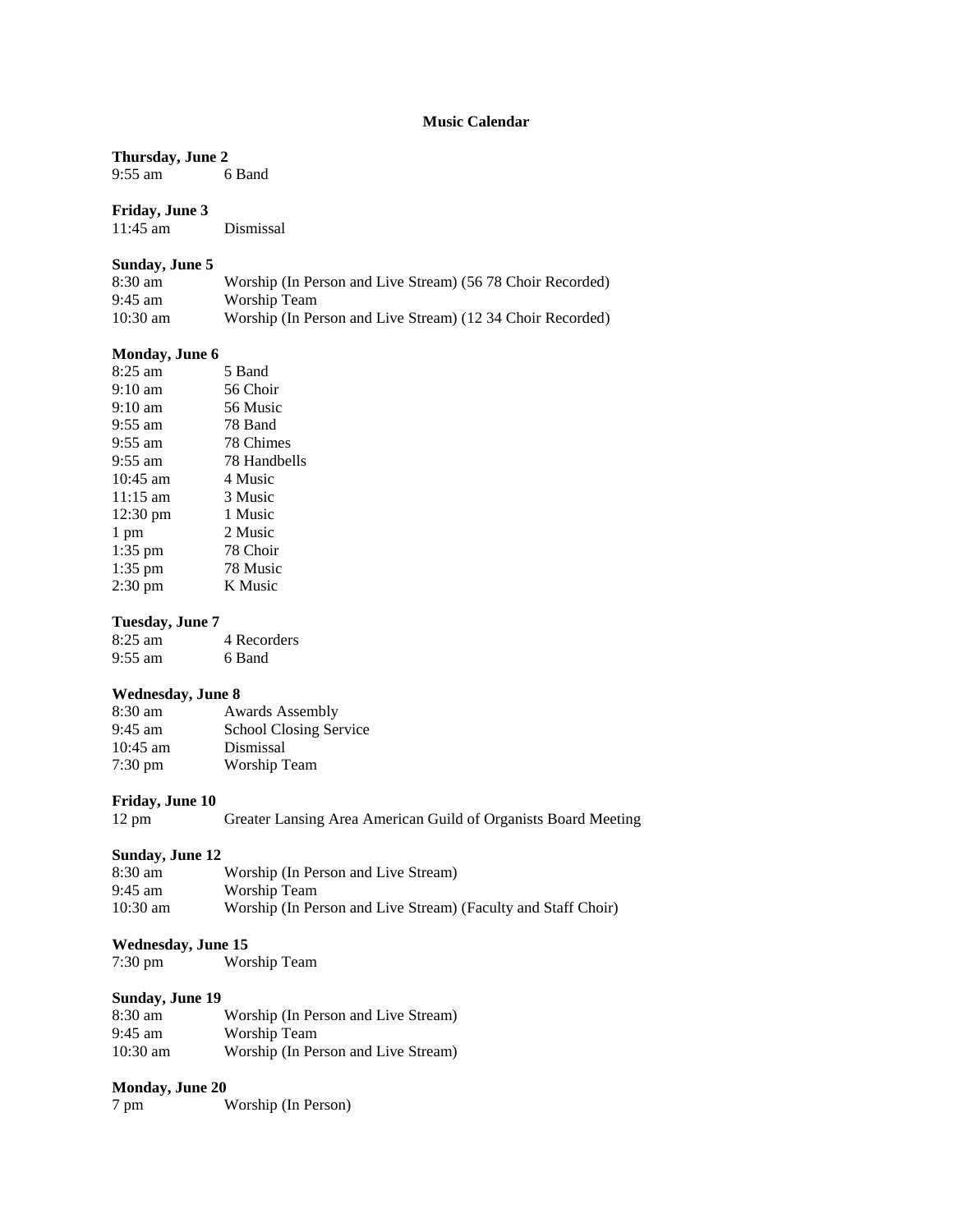### **Tuesday, June 21**

| $6:30 \text{ pm}$ | <b>Adult Handbells</b> |
|-------------------|------------------------|
| $7:30$ pm         | <b>Adult Choir</b>     |

### **Wednesday, June 22**

7:30 pm Worship Team

#### **Sunday, June 26**

| $8:30 \text{ am}$  | Worship (In Person and Live Stream) |
|--------------------|-------------------------------------|
| $9:45$ am          | Worship Team                        |
| $10:30 \text{ am}$ | Worship (In Person and Live Stream) |

### **Monday, June 27**

7 pm Worship (In Person)

## **Sunday, July 3**

| 8:30 am    | Freedom Appreciation Worship (In Person and Live Stream) (Light Metal Band) |
|------------|-----------------------------------------------------------------------------|
| $10:30$ am | Freedom Appreciation Worship (In Person and Live Stream) (Light Metal Band) |

# **Wednesday, July 6**<br>7:30 pm

Worship Team

### **Sunday, July 10**

| $8:30 \text{ am}$  | Worship (In Person and Live Stream) |
|--------------------|-------------------------------------|
| $9:45 \text{ am}$  | Worship Team                        |
| $10:30 \text{ am}$ | Worship (In Person and Live Stream) |

### **Monday, July 11**

7 pm Worship (In Person)

**Wednesday, July 13**<br>7:30 pm Wor Worship Team

#### **Sunday, July 17**

| $8:30 \text{ am}$  | Worship (In Person and Live Stream) |
|--------------------|-------------------------------------|
| $9:45$ am          | Worship Team                        |
| $10:30 \text{ am}$ | Worship (In Person and Live Stream  |

#### **Monday, July 18**

7 pm Worship (In Person)

# **Wednesday, July 20**

Worship Team

## **Sunday, July 24** 8:30 am

Worship (In Person and Live Stream) 9:45 am Worship Team 10:30 am Worship (In Person and Live Stream)

#### **Monday, July 25**

7 pm Worship (In Person)

**Wednesday, July 27**<br>7:30 pm Wo Worship Team